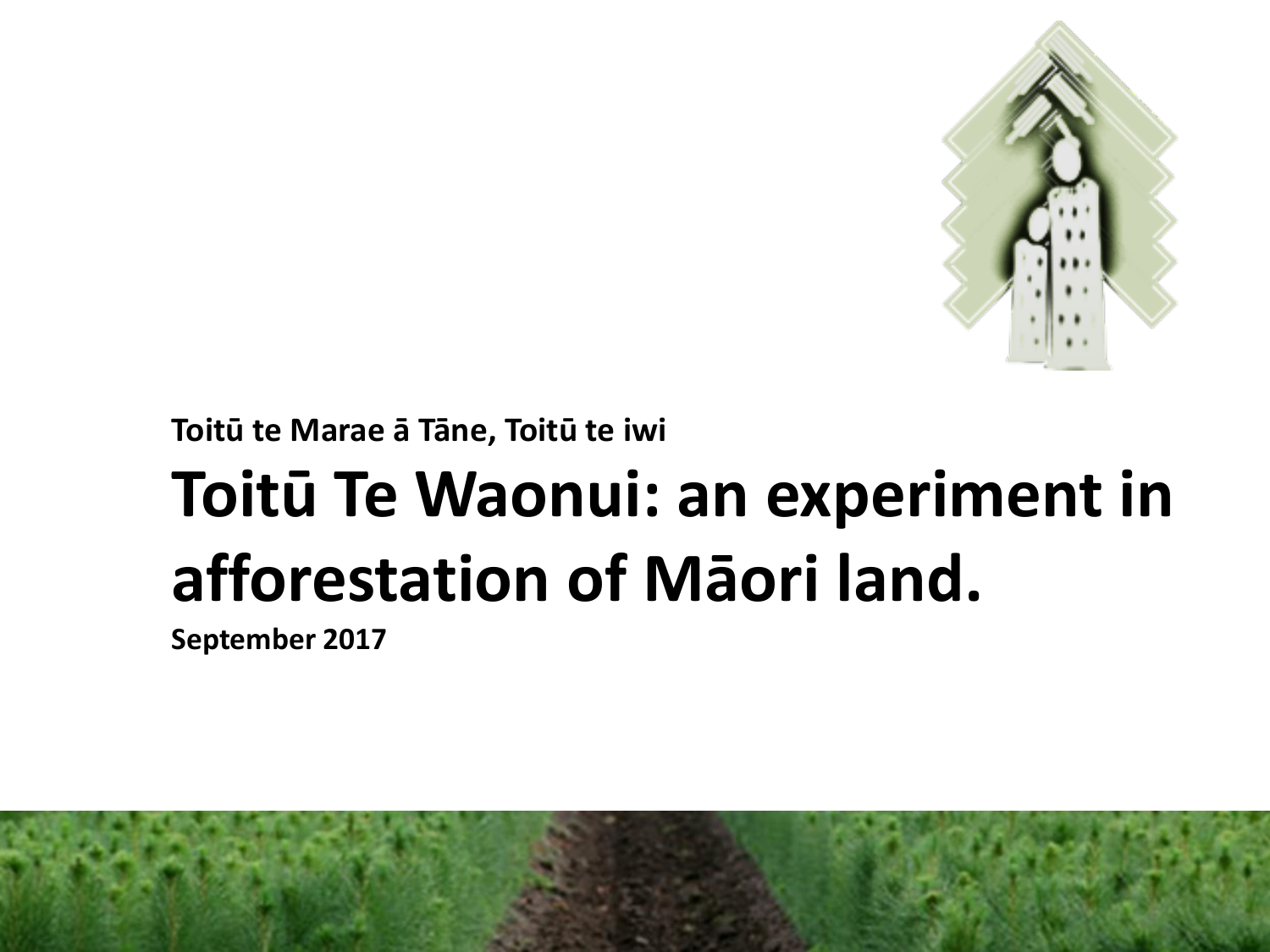# How did TTW come about?

- From 2013. One man's vision
- Simple, compelling logic a good story
- Seed capital
- Capable people:
	- Te Taru White, Mike King, David New, Guy Royal, Kim von Lanthen, Ken Hingston, John Ransfield, Andy Dick, Carl Ross, George Habib, Warren Webber, Arthur Warren, George Habib, Trevor Stuthridge, Russell Burton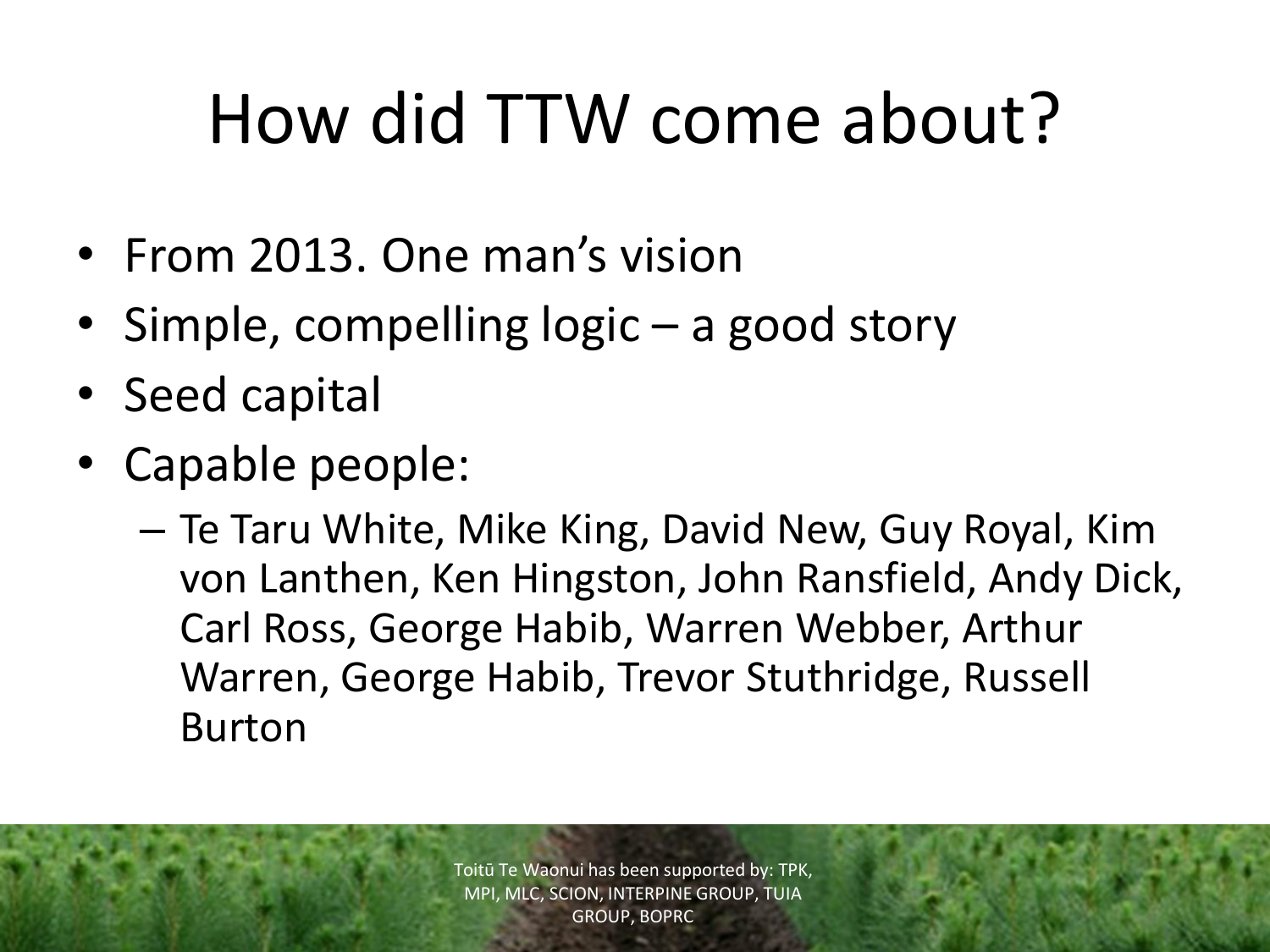# The vision

- Forestry is a profitable land use for Māori rural towns flourished during large afforestation programmes in the past
- Forestry is most profitable if you own the trees
- Māori have plenty of land suited to forestry but, mostly, do not have access to capital
- Aggregation
- Carbon helps overcome the lack of cashflow
- If we want greater NZ ownership of our forests then Māori have to be central players.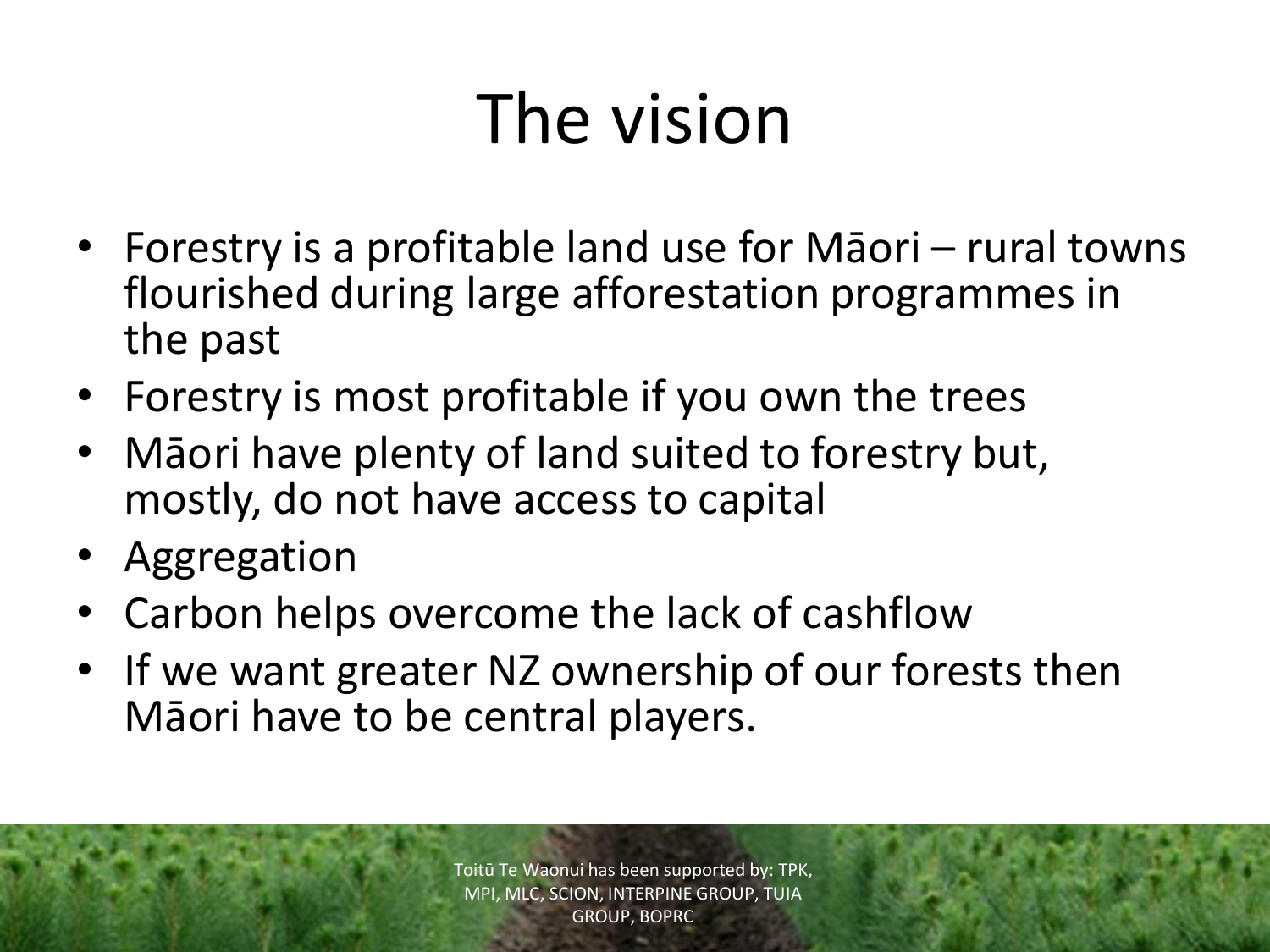## Progress

#### **Negatives**

- Over ambitious targets
- Planning on the run
- Initial over reliance on central funding
- Mostly voluntary

#### **Positive**

- Feasibility study reinforced the vision
- Movement to self-funding
- Perseverance
- Commercial capability
- Ancillary business opportunities
- Early support from a number of agencies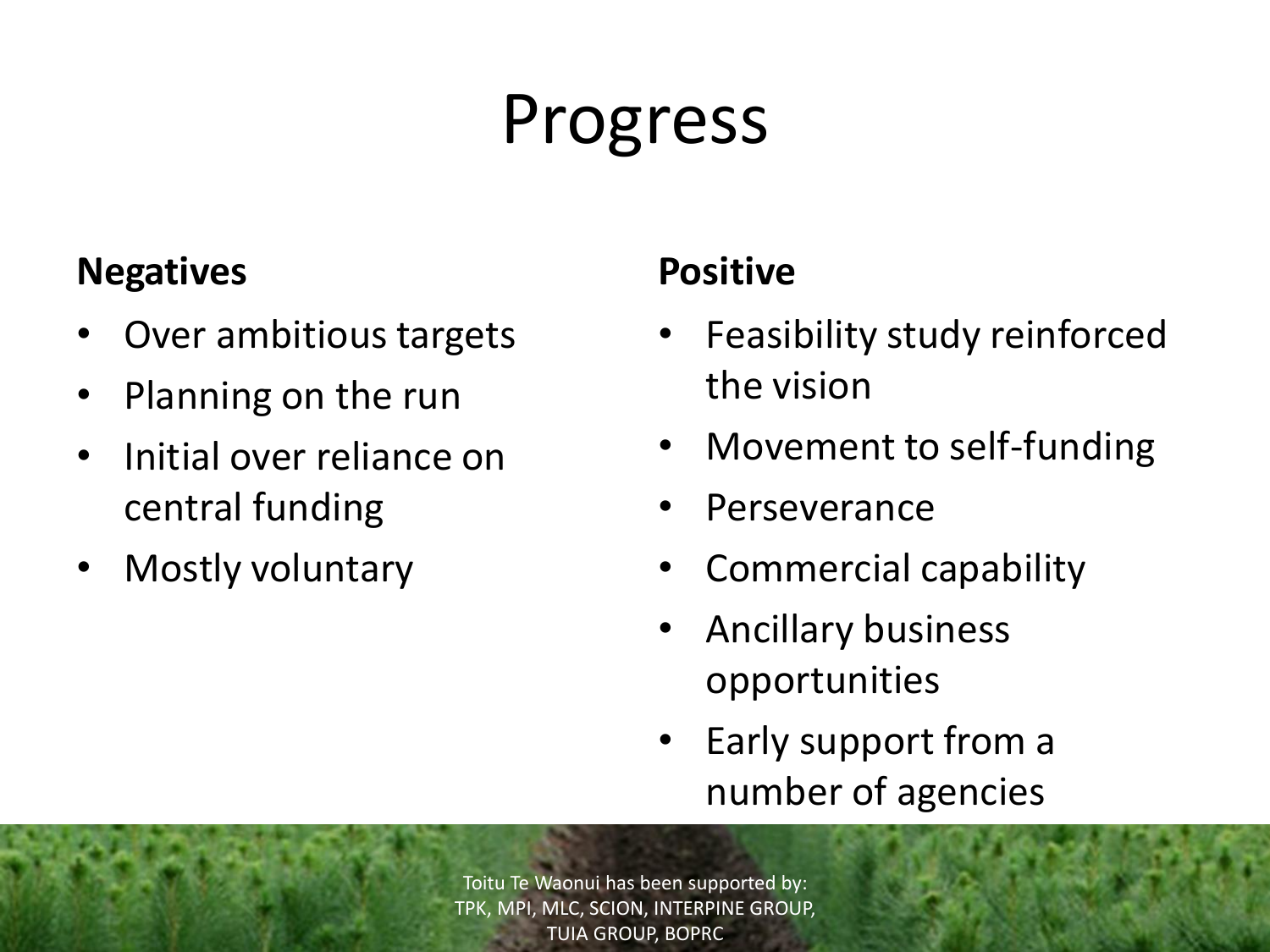*"… I am a confirmed sceptic when people announce big schemes prior to actually doing anything that can be regarded as sufficiently commercially serious to attract benign commercial scale investors."*

*"I could put up a whole list of questions for this proposal that do not seem to have been considered seriously let alone been answered, which are fundamental to whether such a scheme could even start, but I will not do that because I do not see how it would help anybody."*

NZIF member May 2015, commenting on media article on TTW proposition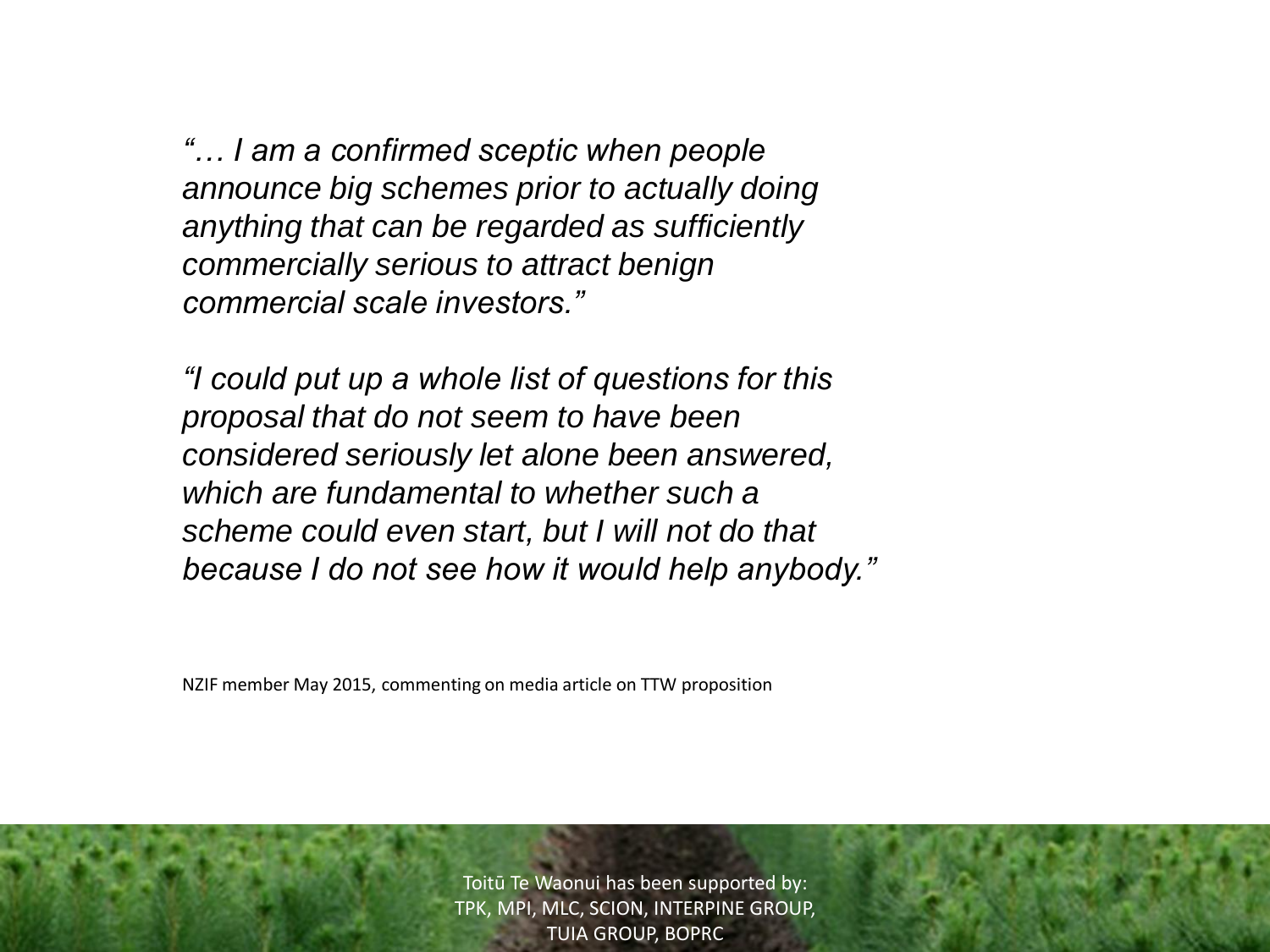### Where are we at/ what have we done?

- Completed a feasibility programme that scientifically quantifies the land available for afforestation
- Successfully delivered on an engagement project for BOPRC
- Currently mid-way through a pilot afforestation programme with an offshore investor
- We have developed spatial and economic tools that help identify eligible land and help demonstrate the opportunity to land-owners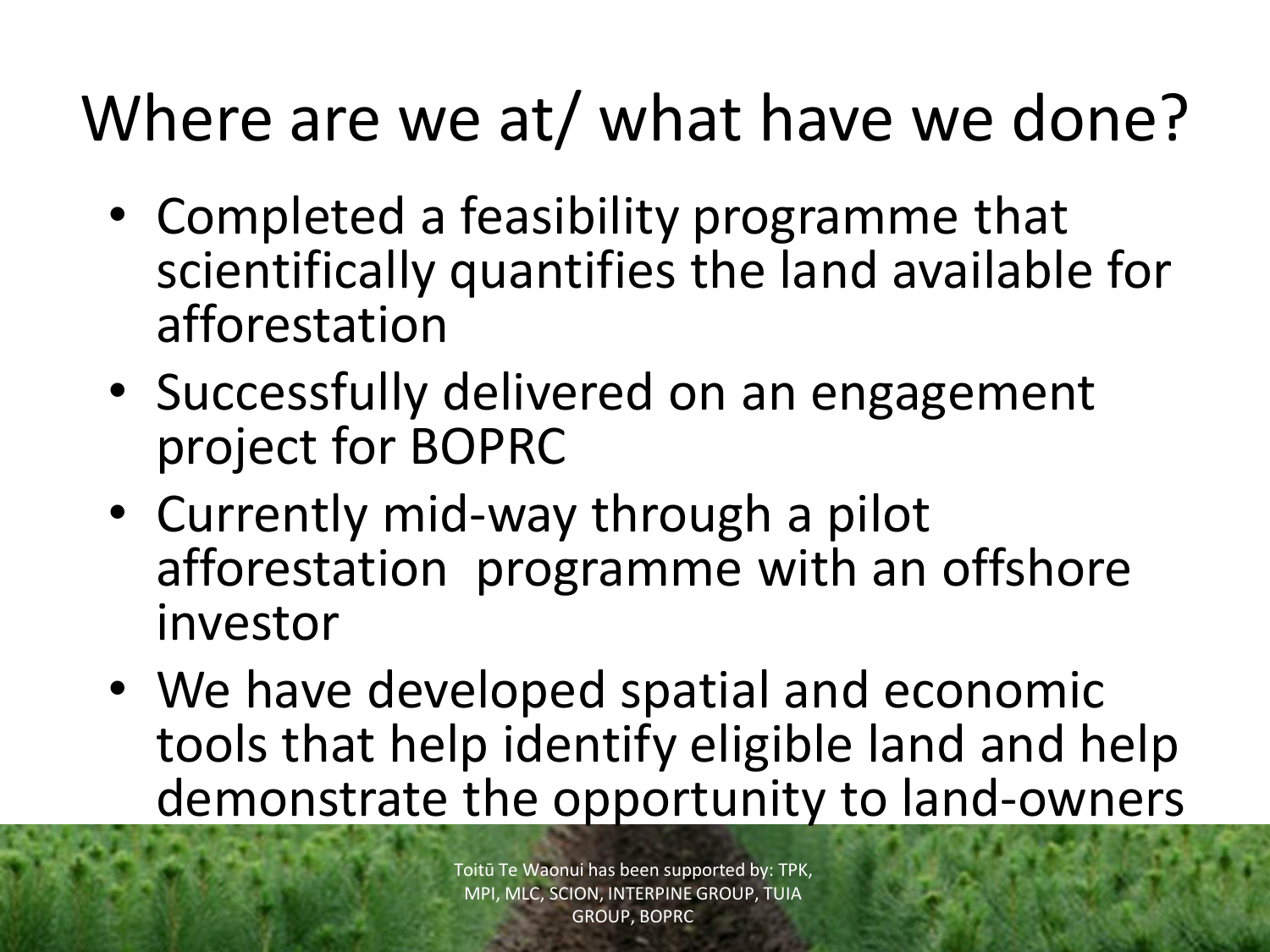### Where are we at/ what have we done?

- Spinning off a software company based on the land-use tools that we have developed
- Developed a model that is transparent
- Landowners are equal participants
- Landowner returns include:
	- Annual rental
	- Stumpage share
	- Some carbon opportunity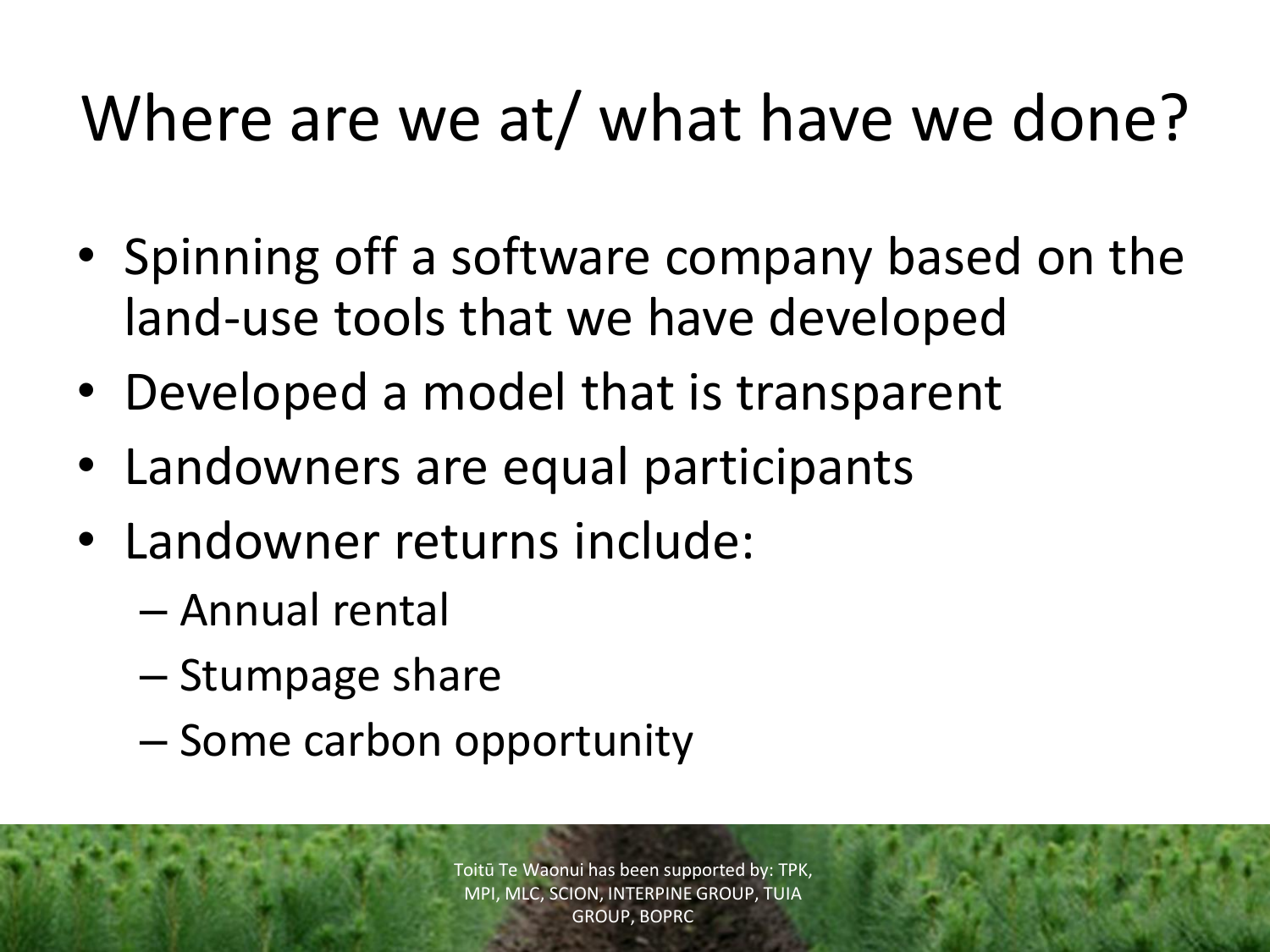| Case study area | Total hectares available for afforestation |
|-----------------|--------------------------------------------|
| Te Tai Tokerau  | 28,599                                     |
| Te Arawa        | 23,716                                     |
| Whanganui       | 43,288                                     |
| <b>TOTAL</b>    | 95,602                                     |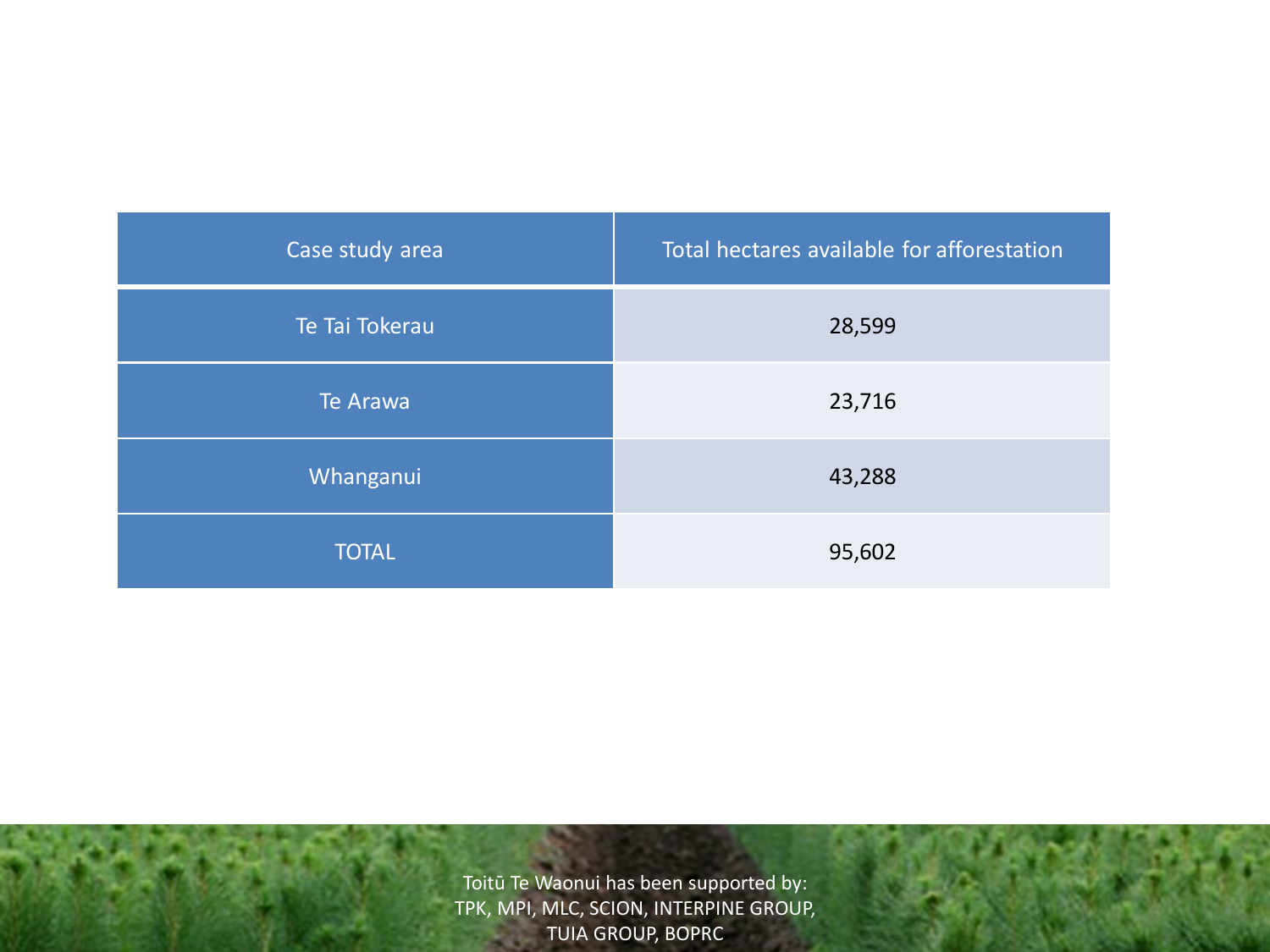| Parameter                           | Te Tai Tokerau | Te Arawa | Whanganui |
|-------------------------------------|----------------|----------|-----------|
| <b>Number of blocks</b>             | 629            | 333      | 268       |
| Average block size (ha)             | 103            | 132      | 222       |
| Average growth $(m^3/ha$ at age 27) | 786.5          | 837.2    | 792.9     |
| Average distance to market (km)     | 85.74          | 49.96    | 103.51    |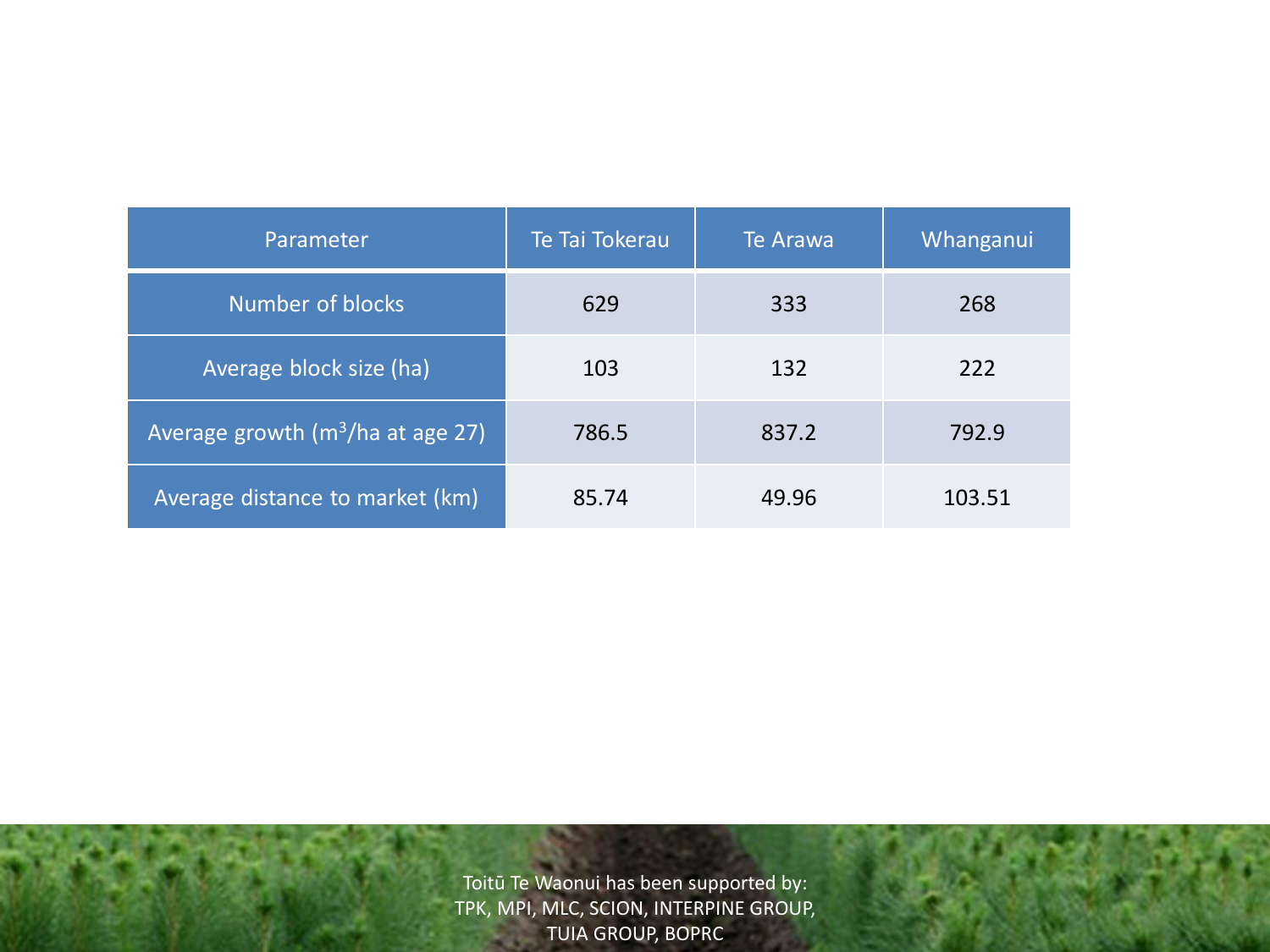| Factor                  | <b>Base layer</b> | Toitū Te Waonui layer               |
|-------------------------|-------------------|-------------------------------------|
| Discount rate (pre-tax) | 8.0%              | 6.5%                                |
| <b>Market locations</b> | Primarily to port | Greater % to domestic<br>processors |
| Carbon price (NZU)      | \$5.10/tonne      | \$12.50/tonne                       |

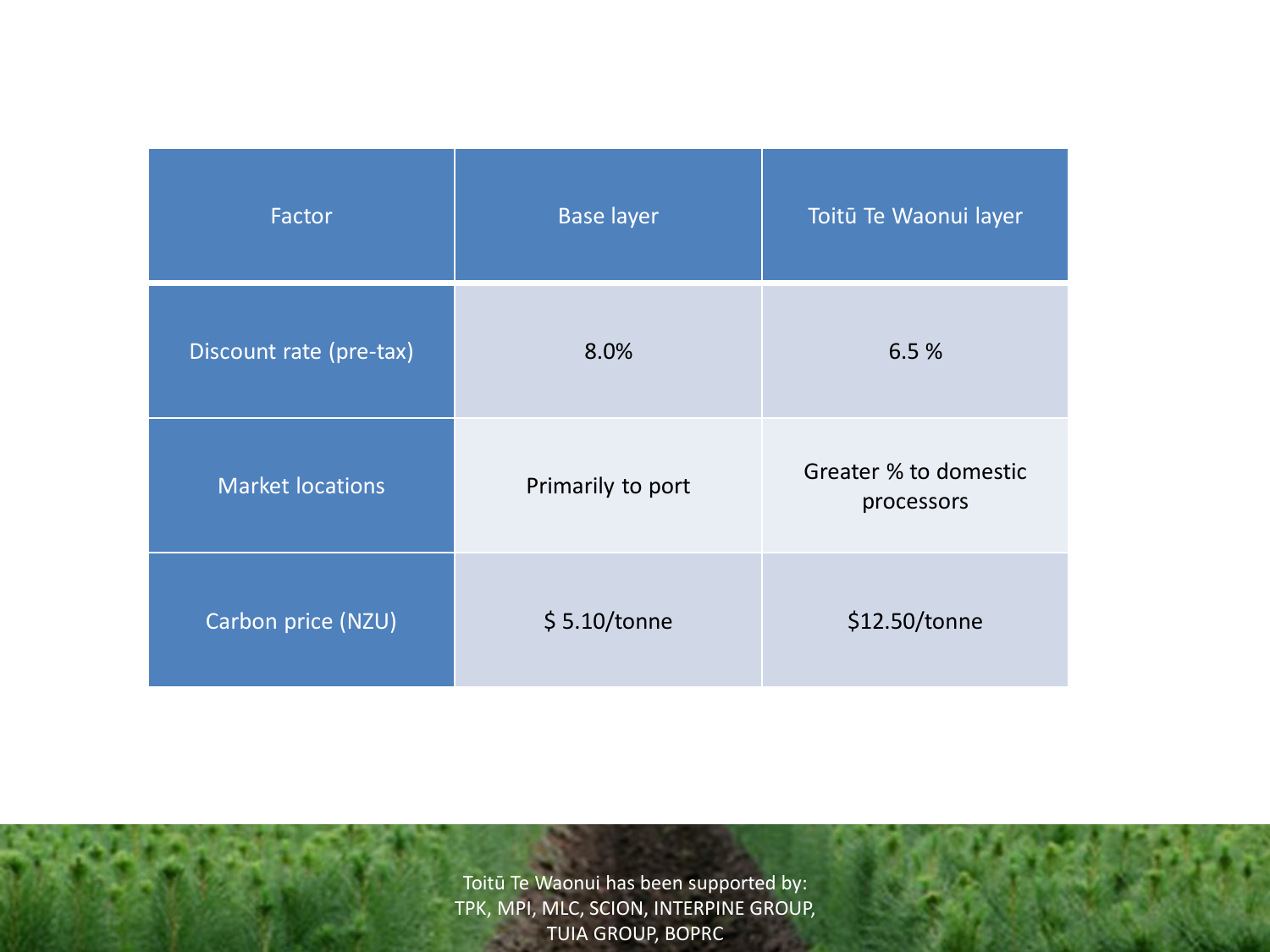

**MAP** 

**REPORT** 

- . Use the map to find your parcels of
	- o You can pan and zoom using the mouse or a touch screen
	- <sup>o</sup> Click on a parcel to select it and show the parcel information window

**dNITR®** 

- Use the search icon ₽ to search for parcels by address, legal description or title
- <sup>o</sup> To toggle between aerial (satellite) photos and topomaps use the icons at the bottom left of the map
- To add a parcel for analysis, either: o click the "Add" button in the popup window or search panel
	- o press the "a" key
	- $\circ$  click the  $+$  icon on the map
- Once you have added your parcel(s) of interest, go to the analysis page by clicking on either the "ANALYSIS" option in the top menu or the " icon on the map

To load or save selected parcels, use: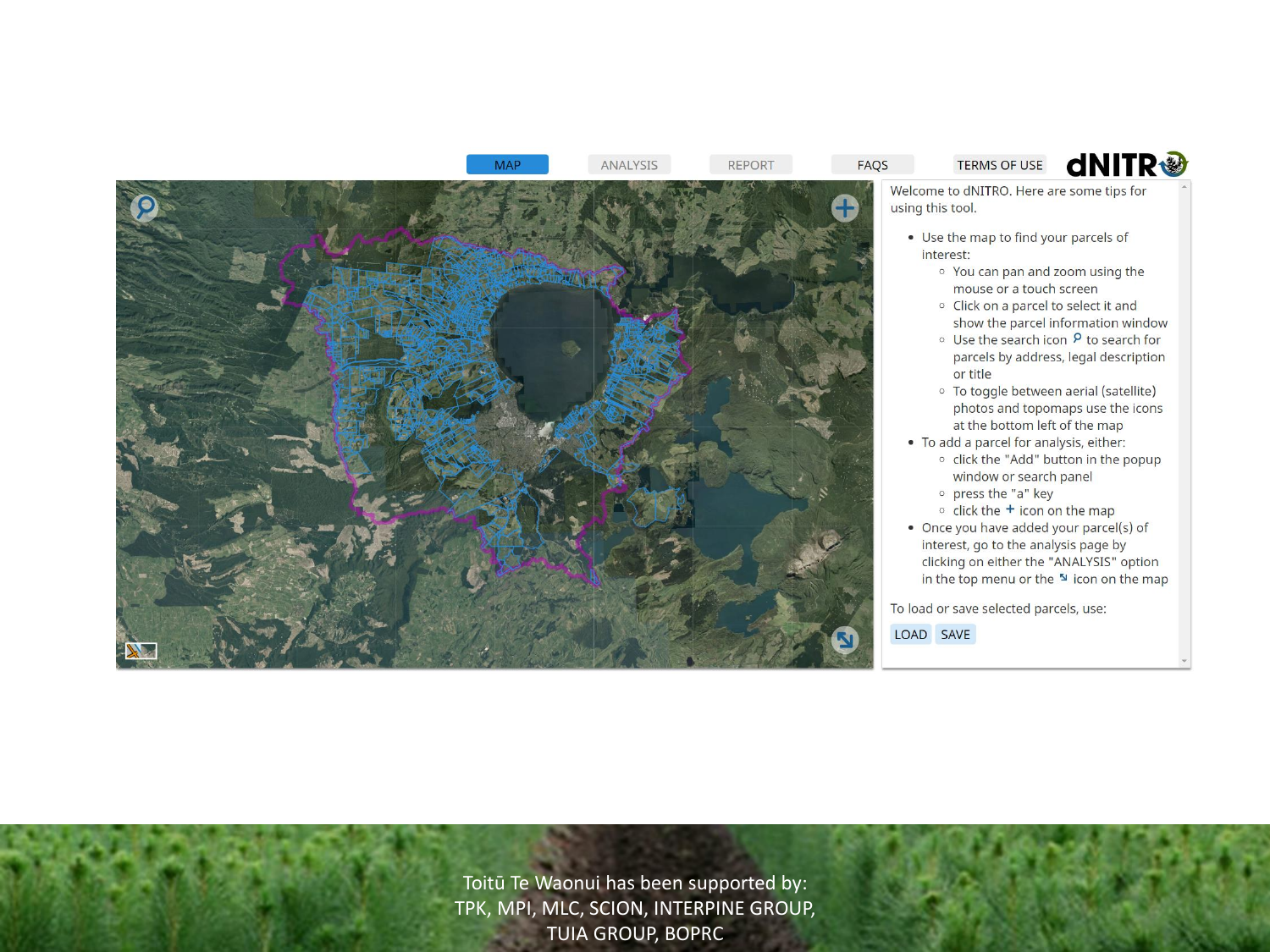### What next?

• Our current pilot programme targets acquiring 1,000 hectares. If we are successful then we will enter in to a three year programme targeting 15,000 hectares.